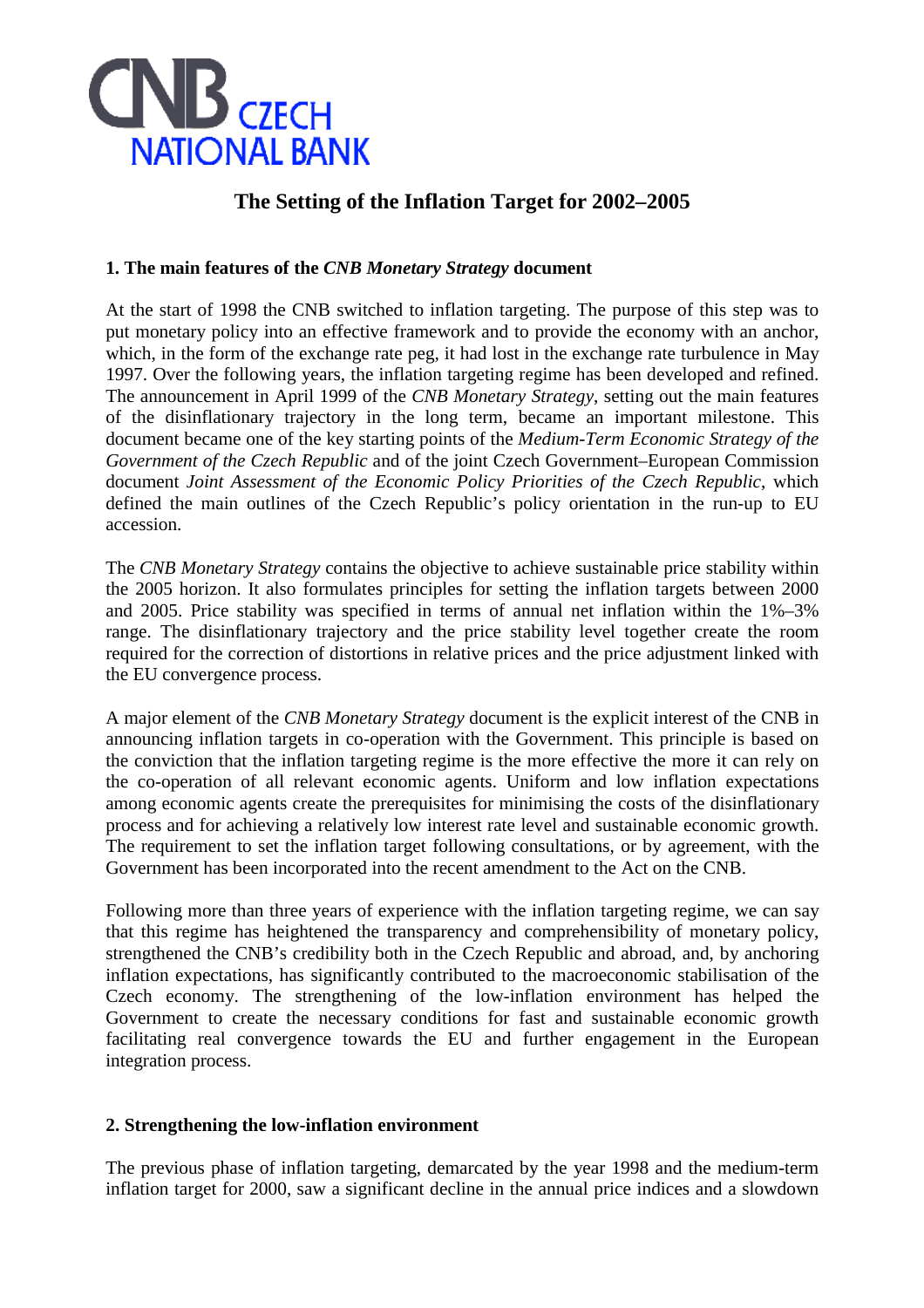in inflation to a substantially lower level. Despite intense price pressures caused in 2000 by an external price shock and uncertainties about its secondary effects, both inflation and inflation expectations were maintained at a low level (see the chart). During the second half of 2000 and at the start of 2001, headline consumer price inflation moved around 4% and net inflation fluctuated around 3%. The net inflation forecast for the end of this year indicates outturns in the lower half of the inflation target range of 2%–4%. This forecast is not at odds with the Ministry of Finance's macroeconomic outlook, which also predicts macroeconomic stability and a continuing low-inflation environment.



The stabilised macroeconomic and price trend is creating favourable conditions for continuing restructuring of the business sector, consolidation of the banking sector and rising efficiency of allocation of limited production factors. This is leading to a strengthening of the supply side and growth in the competitiveness of the economy. The low-inflation environment means increased social security for the population.

In the period ahead it is desirable to further strengthen the macroeconomic stability achieved and to maintain the low-inflation trend. These medium-term objectives are reflected in the proposed form and level of the inflation target, which involves a switch to a continuous targeting range starting in January 2002 and which in 2005 will culminate in the long-term objective of price stability as contained in the *CNB Monetary Strategy* document. The setting of a target trajectory for the longer term conforms to the medium-term nature of monetary policy and the practice of the majority of the countries targeting inflation.

The continuous target range can be set in two ways: for net inflation or for headline inflation. As mentioned above, the *CNB Monetary Strategy* document defined price stability in terms of net inflation, taking into account that the headline inflation outturns would gradually approach the net inflation level in the longer term. The inflation target for 2001 announced in April 2000 was set in terms of net inflation. However, the possibilities of switching to targeting headline inflation, i.e. annual growth in the consumer price index, had been considered as early as last year. Consequently, in parallel with the net inflation target, a corresponding headline inflation figure was announced. The CNB is well aware that this price index is a more comprehensive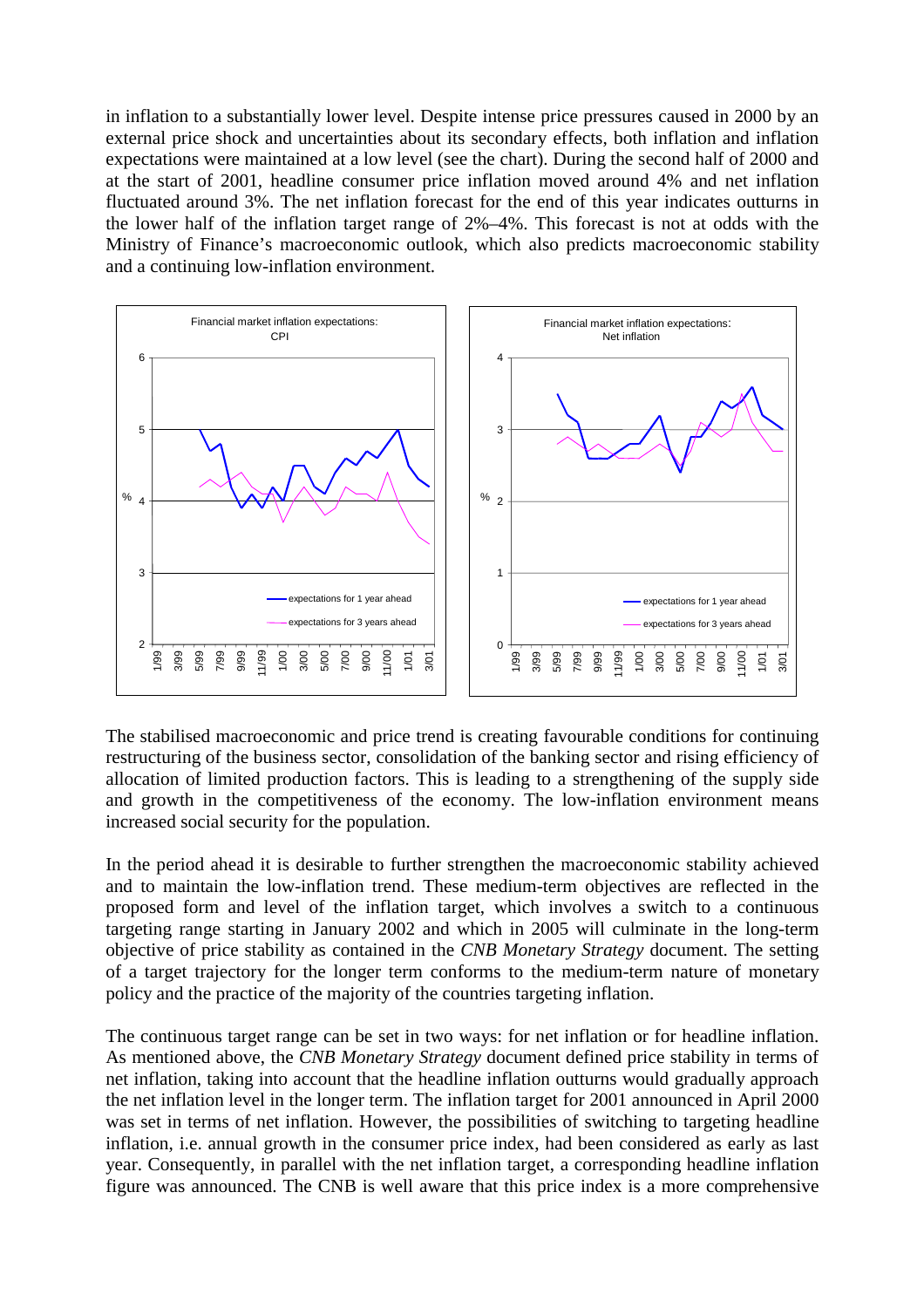indicator of price developments in the economy than is net inflation, and that it is the key indicator for the decision-making of economic agents, particularly households. In comparison with a target defined in terms of net inflation, a headline inflation target is more comprehensible to the public and has greater potential to influence inflation expectations.

However, the switch to targeting headline inflation presents some hazards, the main one being uncertainty over changes in regulated prices and the impact of other administrative measures on inflation. Erratic year-on-year changes in regulated prices or changes differing from the originally announced scenarios may lead to significant price fluctuations in individual years. This uncertainty is heightened by the need to consolidate public finances, which may require one-off administrative measures affecting inflation. The completion of harmonisation of the tax system, particularly in the area of indirect taxes, may have difficult to predict implications for prices. The benefits of switching to targeting headline inflation will thus be felt primarily if the extent and timing of the administrative measures in the price area are easily predictable, if there exist reliable longer-term scenarios for these measures and if these measures are spread evenly over time so as to reduce the risk of one-off price fluctuations. In the event of erratic changes in regulated prices and unforeseen changes in administrative measures affecting inflation, the mechanism of exemptions from hitting the inflation target (known as caveats) would apply.

Were net inflation targeting to continue, the appropriate way to fulfil the *CNB Monetary Strategy* would be to set a horizontal target range reflecting the low level of inflation achieved and approaching the price stability level. This range would be located symmetrically between the existing net inflation target for 2001 (2%–4%) and the long-term net inflation target for 2005 (1%–3%). The corresponding horizontal target would then be 1.5%–3.5% for 2002–2004 and 1%–3% for 2005.

For the above reasons of greater transparency and influencing inflation expectations, the CNB is proposing to set the inflation target up to 2005 in the form of the consumer price index. This involves a descending target range starting in January 2002 at the values which can be expected for headline inflation at end-2001. This range will then gradually drop during 2002– 2005 to the headline inflation level consistent with price stability as defined for net inflation in the *CNB Monetary Strategy* document*.* The target values for headline inflation are thus derived from the trajectory for net inflation described in the *CNB Monetary Strategy* document by incorporating the expected changes in regulated prices and other administrative measures. The proposed range is headline inflation of 3%–5% in January 2002 and 2%–4% in December 2005. This range for the consumer price index corresponds to the aforementioned horizontal range for net inflation. The moderately declining – rather than horizontal – target range is based on the assumption of diminishing changes to regulated prices, which, in addition to net inflation, comprise the other component of headline inflation.